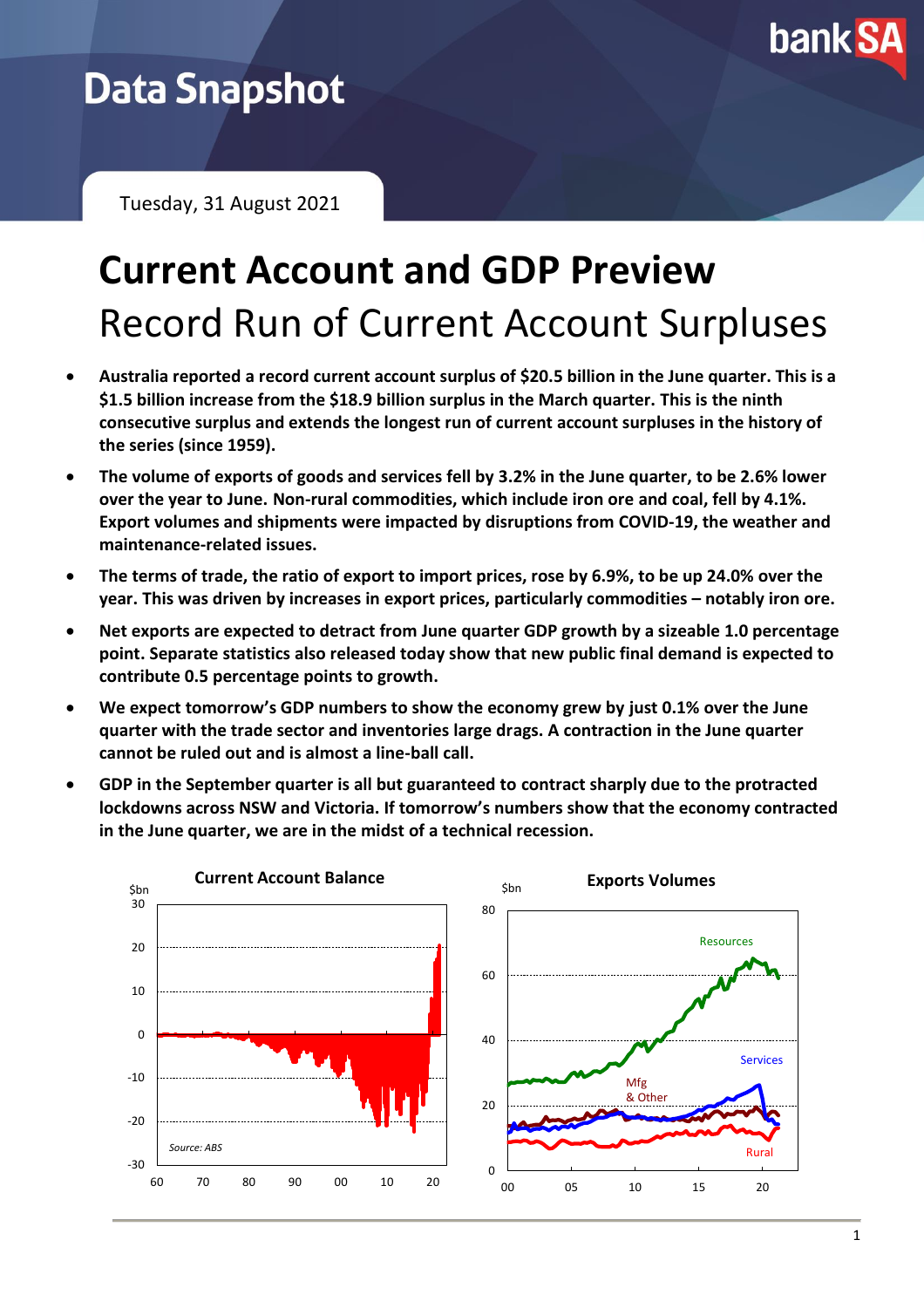### **Current Account**

Australia reported a record current account surplus of \$20.5 billion in the June quarter. This is a \$1.5 billion increase from the \$18.9 billion surplus in the March quarter. This is the ninth consecutive surplus and extends the longest run of current account surpluses in the history of the series (since 1959).

The value of both exports and imports increased in the quarter. The value of exports (up \$7.0 billion, 5.9%) increased by a greater amount than the value of imports (up \$3.5 billion, 3.7%). The net primary income deficit grew by \$1.1 billion in the quarter.

Export values were supported by continued strength in the prices received by Australia's commodity exporters, particularly iron ore. Strong demand for raw materials, alongside supply constraints, has supported commodity prices and contributed to spot iron ore prices averaging almost US\$200 over the June quarter.

### **Export and Import Volumes**

The exports of goods and services fell by 3.2% in the June quarter, to be 2.6% lower over the year to June. The fall was driven by falls in goods exports, which were down 3.6% in the quarter and 0.6% over the year. Non-rural commodities, which include iron ore and coal, were particularly affected, falling by 4.1% in the quarter. Commodity exports were negatively impacted by COVID-19, weather and maintenance related disruptions. Exports of other goods were also down and contributed to the fall.

Services exports fell by 0.2% over the quarter but didn't significantly contribute to the overall fall in exports. The exports of services, such as education and tourism, have been hard-hit by the pandemic and the closure of international borders. They remain around 45% below their prepandemic level as at December 2019.

The imports of good and services increased by 1.5% as the economy and domestic demand continued to recover. Goods imports drove the increase, up 1.8% in the quarter and 17.5% over the year. Services imports, which includes things like overseas travel, fell by 0.2% in the quarter.

The growth in goods imports reflects strength in the intermediate and other merchandise goods category. This was up 3.1% in the quarter and contributed 1.2 percentage points to the growth in goods imports. The import of fuel was particularly strong, as Australians took advantage of the international travel bubble with New Zealand.

Capital goods imports also grew by 2.2%, contributing 0.5 percentage points to goods imports growth. This was in line with strength we have seen in public and private investment over the quarter.

Growth in the imports of consumption goods, such as electrical equipment, was down 0.1% in the quarter. This category benefitted from changing consumption patterns during the pandemic towards goods and away from services. While growth has slowed over the past few quarters, the category remains almost 16% above its pre-pandemic level.

### **Terms of Trade**

The terms of trade, which is ratio of export prices to import prices, rose by 6.9% in the quarter, to be 24.0% higher over the year. The terms of trade have now improved for four quarters in a row. The growth was driven by an increase in the prices of the goods we export relative to prices of the goods we import. Commodity prices have risen strongly over the June quarter. The Reserve Bank's index of commodity prices jumped 11.5% in Australian dollar terms in the quarter. The increase reflected strong demand for raw materials globally as the world economy recovers from the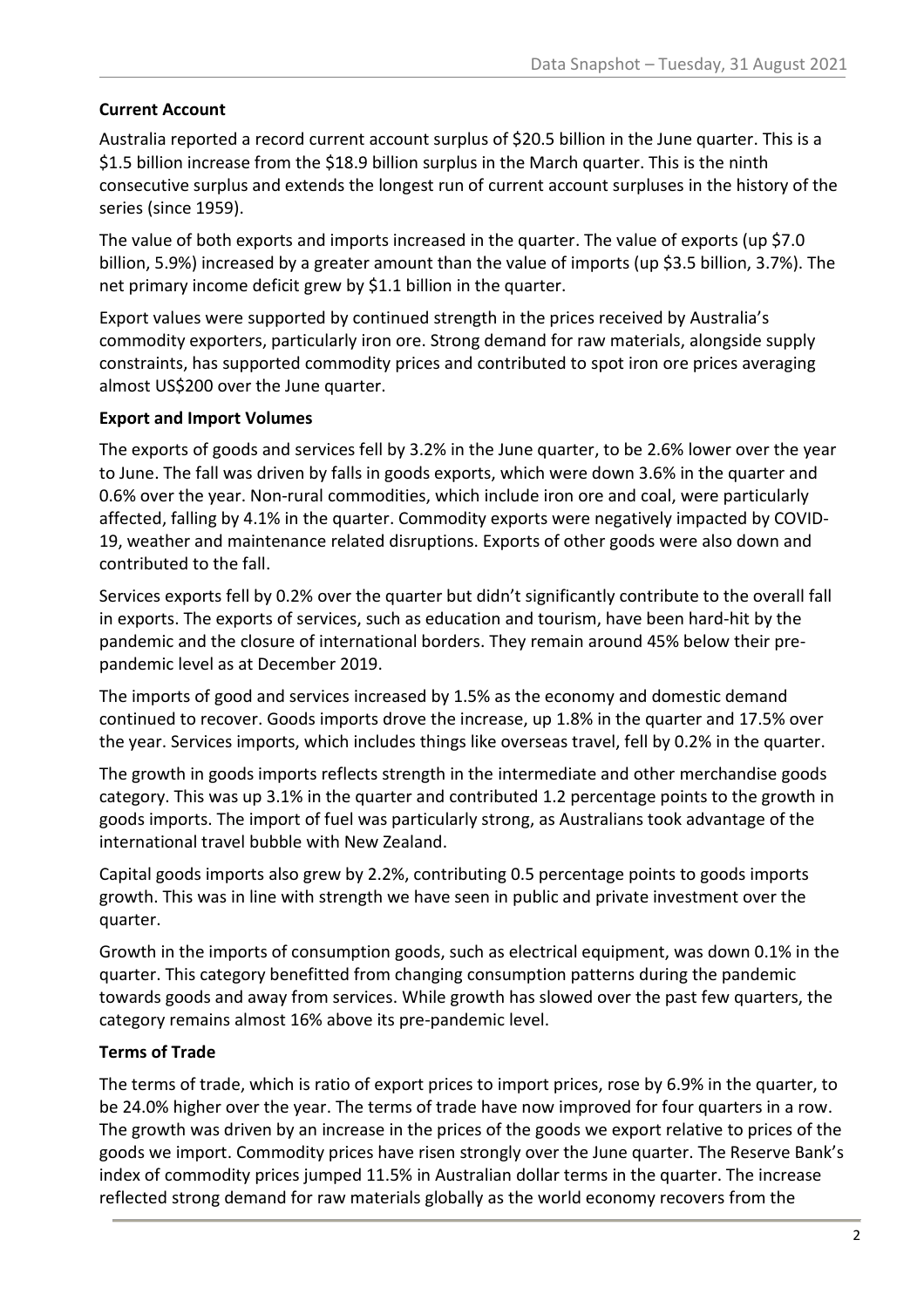#### COVID-19 downturn.

Improvements in the terms of trade flow through into higher national income through greater income for exporters and higher tax receipts for the government.

#### **Government Finance Statistics**

Government finance statistics data, also released today, showed that the government sector is expected to make a strong contribution to GDP growth. New public final demand increased by 1.9% in the June quarter and is expected to contribute 0.5 percentage points to GDP growth in the June quarter.

Government consumption rose by 1.3% in the quarter. New government investment also grew strongly, increasing by 4.4% in the quarter as Federal and state governments increase their investment to stimulate the economy.

#### **GDP Preview**

Today's data shows that net exports are expected to detract from GDP growth in the June quarter by 1.0 percentage point. This impact is larger than our expected detraction of 0.7 percentage points. On the other hand, the government sector is expected to contribute positively to GDP growth by 0.5 percentage points. This will partly offset the detraction from net exports.

The greater-than-expected detraction from net exports has led us to revise down our forecast for growth over the June quarter to 0.1%. This is down significantly from growth of 1.8% in the March quarter and only a whisker away from falling into negative territory. This would take annual GDP growth to 8.8%. Annual growth is high due to base effects; in the June quarter of last year, the national economy entered a lockdown and GDP fell sharply.

The momentum in the economy was strong going into the extended lockdown in NSW and other lockdowns across Australia. The labour market was continuing to recover and unemployment had fallen to below 5% in June, a 10 year low. Domestic final demand is likely to have grown by 1.5% in the June quarter, but large drags from the net exports sector and inventories means that there is a chance of a contraction having occurred in the June quarter.

The extended lockdown in NSW and lockdowns of varying lengths across other states and territories have put the brakes on economic growth. The September quarter is all but guaranteed to be sharply negative due to the lockdowns.

A negative quarter of growth in the June quarter cannot be ruled out. Indeed, it is almost a lineball call. If tomorrow's numbers show that the economy contracted in the June quarter, we are in the midst of a technical recession.

> **Jarek Kowcza, Senior Economist** Ph: 0481 476 436